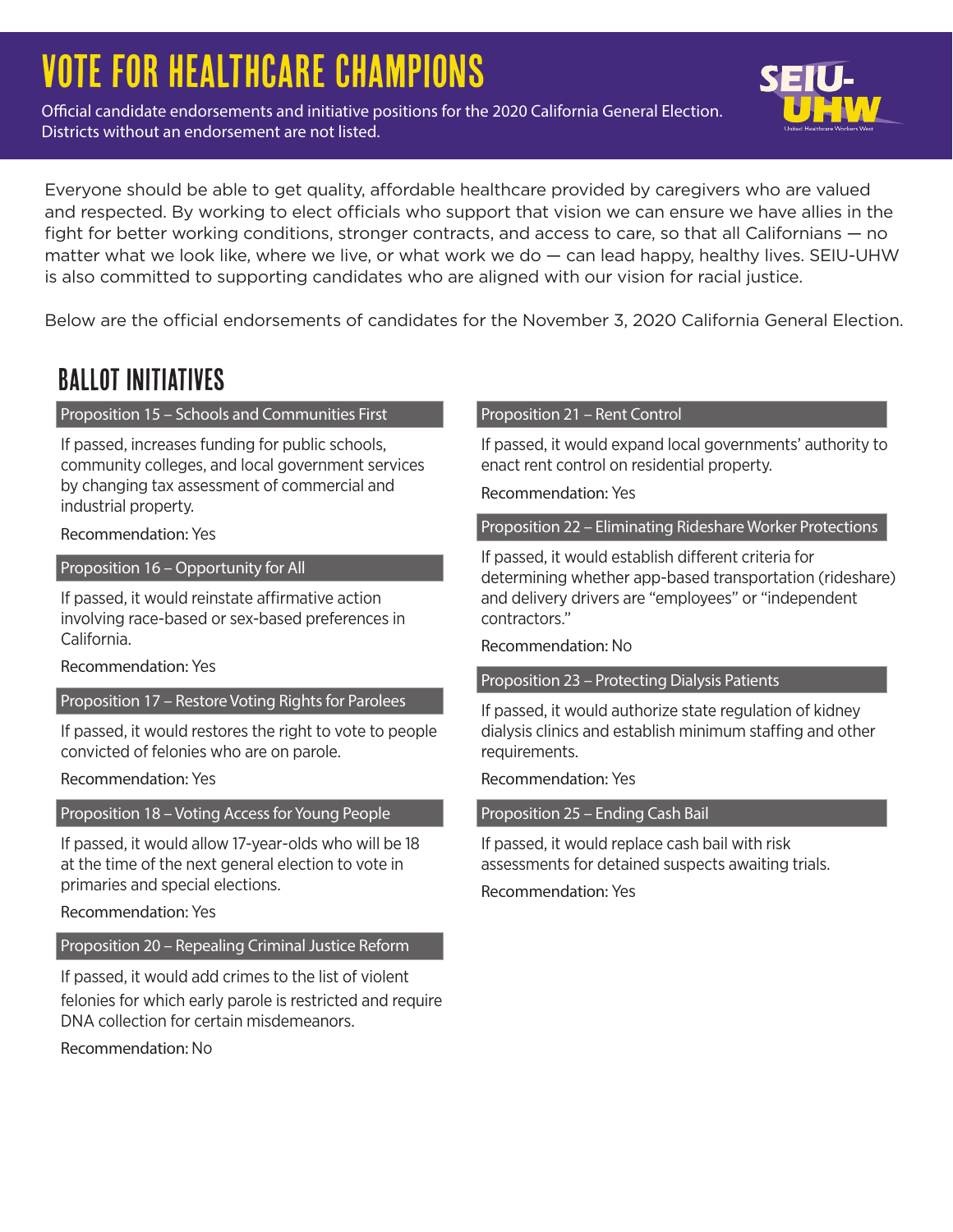# U.S. Congress

| CD              | <b>Endorsed Candidate</b> | Area                |
|-----------------|---------------------------|---------------------|
| 1               | <b>Audrey Denney</b>      | <b>Butte County</b> |
| 8               | Chris Bubser              | <b>Yucca Valley</b> |
| 10 <sup>°</sup> | Josh Harder               | Atwater             |
| 12              | Nancy Pelosi              | San Francisco       |
| 13              | Barbara Lee               | Oakland             |
| 14              | Jackie Speier             | Hillsborough        |
| 15              | <b>Eric Swalwell</b>      | Hayward             |
| 18              | Anna Eshoo                | Menlo Park          |
| 19              | Zoe Lofgren               | San Jose            |
| 20              | Jimmy Panetta             | Carmel              |
| 21              | T.J. Cox                  | Hanford             |
| 24              | Salud Carbajal            | Santa Barbara       |
| 25              | Christy Smith             | Palmdale            |
| 26              | Julia Brownley            | Oakpark             |
| 27              | Judy Chu                  | Monterey Park       |
| 28              | Adam Schiff               | <b>Burbank</b>      |
| 29              | <b>Tony Cardenas</b>      | Los Angeles         |
| 30              | <b>Brad Sherman</b>       | Sherman Oaks        |

| CD | <b>Endorsed Candidate</b> | Area          |
|----|---------------------------|---------------|
| 31 | Pete Aguilar              | Redlands      |
| 33 | <b>Ted Lieu</b>           | Torrance      |
| 34 | Jimmy Gomez               | Los Angeles   |
| 35 | Norma Torres              | Pomona        |
| 36 | Raul Ruiz                 | Palm Desert   |
| 37 | Karen Bass                | Los Angeles   |
| 38 | Linda Sanchez             | Lakewood      |
| 39 | <b>Gil Cisneros</b>       | Fullerton     |
| 40 | Lucille Roybal-Allard     | Downey        |
| 41 | Mark Takano               | Riverside     |
| 43 | <b>Maxine Waters</b>      | Los Angeles   |
| 44 | Nanette Barragan          | San Pedro     |
| 45 | Katie Porter              | Laguna Niguel |
| 48 | Harley Rouda              | Costa Mesa    |
| 49 | Mike Levine               | Oceanside     |
| 50 | Ammar Campa-Najjar        | Alpine        |
| 51 | Juan Vargas               | San Diego     |
| 53 | Georgette Gomez           | San Diego     |

### California State Senate

Note: In 2020, only odd-numbered districts hold elections.

| <b>SD</b> | <b>Endorsed Candidate</b> | Area             |
|-----------|---------------------------|------------------|
| 5         | Susan Eggman              | Stockton         |
| 9         | Nancy Skinner             | Berkeley         |
| 11        | Scott Wiener              | San Francisco    |
| 13        | Josh Becker               | San Mateo        |
| 15        | Dave Cortese              | San Jose         |
| 17        | John Laird                | Carmel           |
| 19        | Monique Limon             | Santa Barbara    |
| 21        | Kipp Mueller              | Santa Clarita    |
| 23        | Abigail Medina            | Rancho Cucamonga |

| <b>SD</b> | <b>Endorsed Candidate</b> | Area                 |
|-----------|---------------------------|----------------------|
| 25        | Anthony Portantino        | La Cañada Flintridge |
| 27        | Henry Stern               | <b>Thousand Oaks</b> |
| 28*       | Elizabeth Romero          | Coachella Valley     |
| 29        | Josh Newman               | Diamond Bar          |
| 31        | Richard Roth              | Riverside            |
| 33        | Lena Gonzalez             | Long Beach           |
| 35        | Steven Bradford           | Gardena              |
| 37        | David Min                 | Costa Mesa           |
| 39        | Toni Atkins               | San Diego            |

\* Special Election